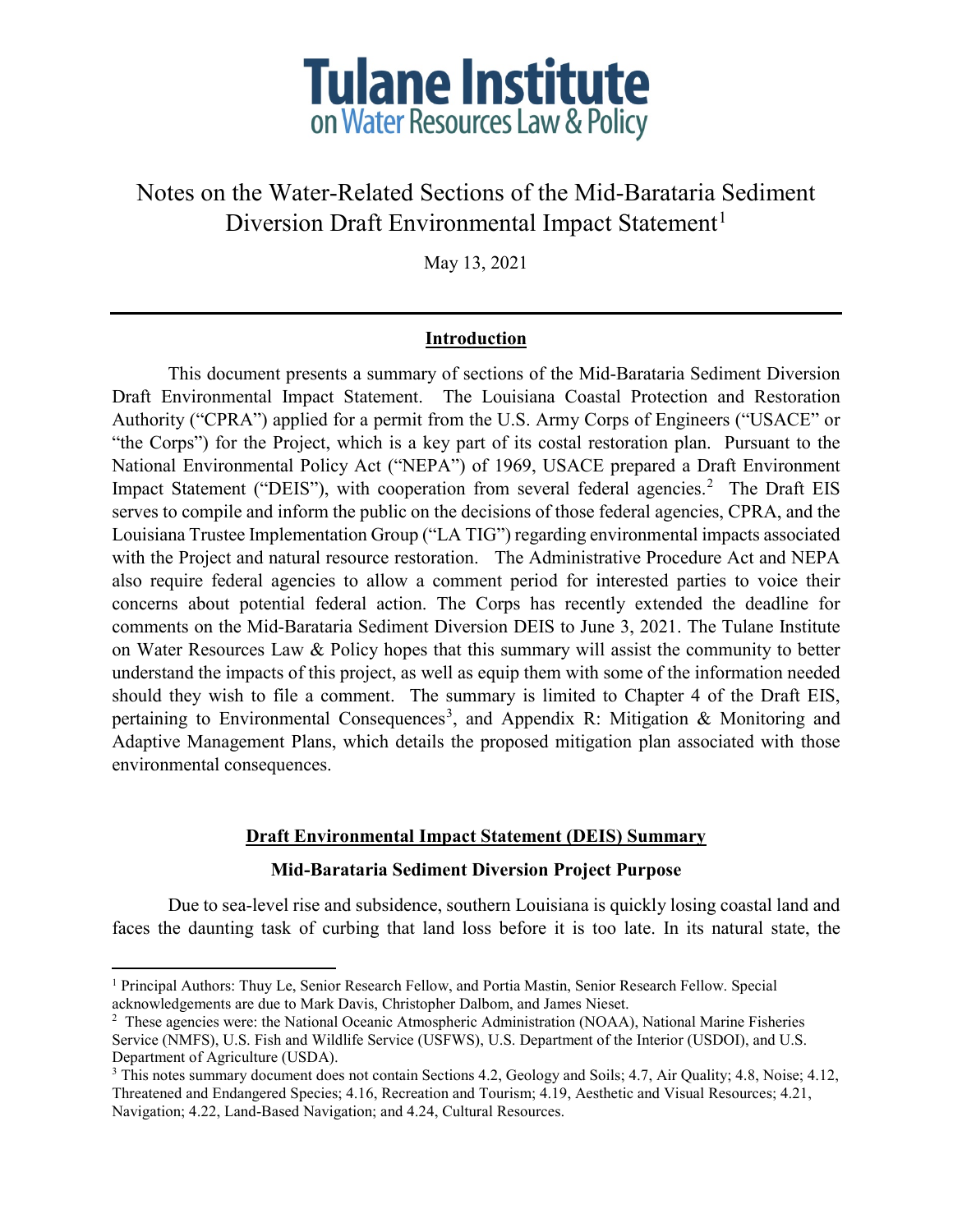Mississippi River deposits sediment as it flowed through Louisiana, creating wetlands at the river's delta and Barataria Basin. However, this stream of sediment to the basin was cut off when levees were erected along the river with the goal of flood protection and promoting easier navigation. Since then, the state has been losing coastland—about 4800 square kilometers in less than 100 years, and almost a quarter of that was in Barataria Bay.<sup>[4](#page-1-0)</sup> The erosion and subsidence caused by the reduction in sediment deposits were compounded by Hurricane Katrina's landfall in Southeast Louisiana and the explosion of British Petroleum's ("BP") Deepwater Horizon oil platform. Injuries resultant from the Deepwater Horizon ("DWH") oil spill severely damaged wetlands and further exacerbated the need for a wide-scale project to address the issue of Louisiana's receding coast. CPRA proposed sediment diversions as the most viable solution to the problem. The Army Corps of Engineers is the federal regulator of the Project, and it will be funded by the Louisiana Trustee Implementation Group. [5](#page-1-1) The idea of diversion as a method of restoring Louisiana's coast is not a fledgling one; actually, the concept has been explored since the 1990s by multiple organizations that conducted various studies on the possibility of diversion as a viable solution all resulting in the culmination of the CPRA-proposed plan. The Mid-Barataria Sediment Diversion project would redirect sediment, freshwater, and nutrients from the Mississippi River into the Barataria Basin to build back coastal land. It is intended to mimic natural processes which would occur from natural crevasses or without the levee systems along the lower Mississippi River. When operational, the Project could discharge up to 75,000 cubic feet per second ("cfs") of freshwater, sediment, and nutrients into the Mid-Barataria Basin when the River flows are greater than a specified level and  $5,000$  cfs as a constant, maintenance feature.<sup>[6](#page-1-2)</sup> The Project encompasses approximately 949.1 acres, requires up to five years of construction, and costs \$2 billion—all with the hopes that it will serve to help restore the habitats and ecosystems that were damaged from the DWH oil spill and to build back coastal land in Southeastern Louisiana. Predictions as to how much new land the diversion could create range from 54-121 square kilometers over 50 years, a large range caused by uncertainty regarding sea-level rise and sediment deposition.<sup>[7](#page-1-3)</sup> Should the project be approved for a permit, it is expected to begin some time in 2023.

#### **DEIS Chapter 4: Environmental Consequences**

#### **I. Groundwater Resources (Section 4.3, beginning on page 4-54)**

This Section specifically details how the Project would impact groundwater quality and use in shallow/surficial aquifers and deep-water aquifers (deeper than 200 feet).

l

<span id="page-1-0"></span><sup>4</sup> Warren Cornwall, *Rerouting the Mississippi River could build new land—and save a retreating coast*, Science, (April, 22, 2021), https://www.sciencemag.org/news/2021/04/rerouting-mississippi-river-could-build-new-land-andsave-retreating-coast<br><sup>5</sup> LA TIG manages the settlement funds paid by BP after the DWH oil spill.

<span id="page-1-1"></span>

<span id="page-1-2"></span> $6$  The flow measurement that triggers the diversion is 450,000 cfs measured at Belle Chasse. Otherwise, the Project would maintain a flow of 5,000 cfs. U.S. Army Corps of Engineers, Mid-Barataria Sediment Diversion Draft Environmental Impact Statement, Executive Summary, ES-3.<br><sup>7</sup> Converted to acres, that is 13,343-29,900 acres. While CPRA expects the Project to produce 121 sq. km, USACE

<span id="page-1-3"></span>states that higher projections for sea level rise reduces the expected land production. Also factoring into the large range is uncertainty as to how much sediment the river will deliver.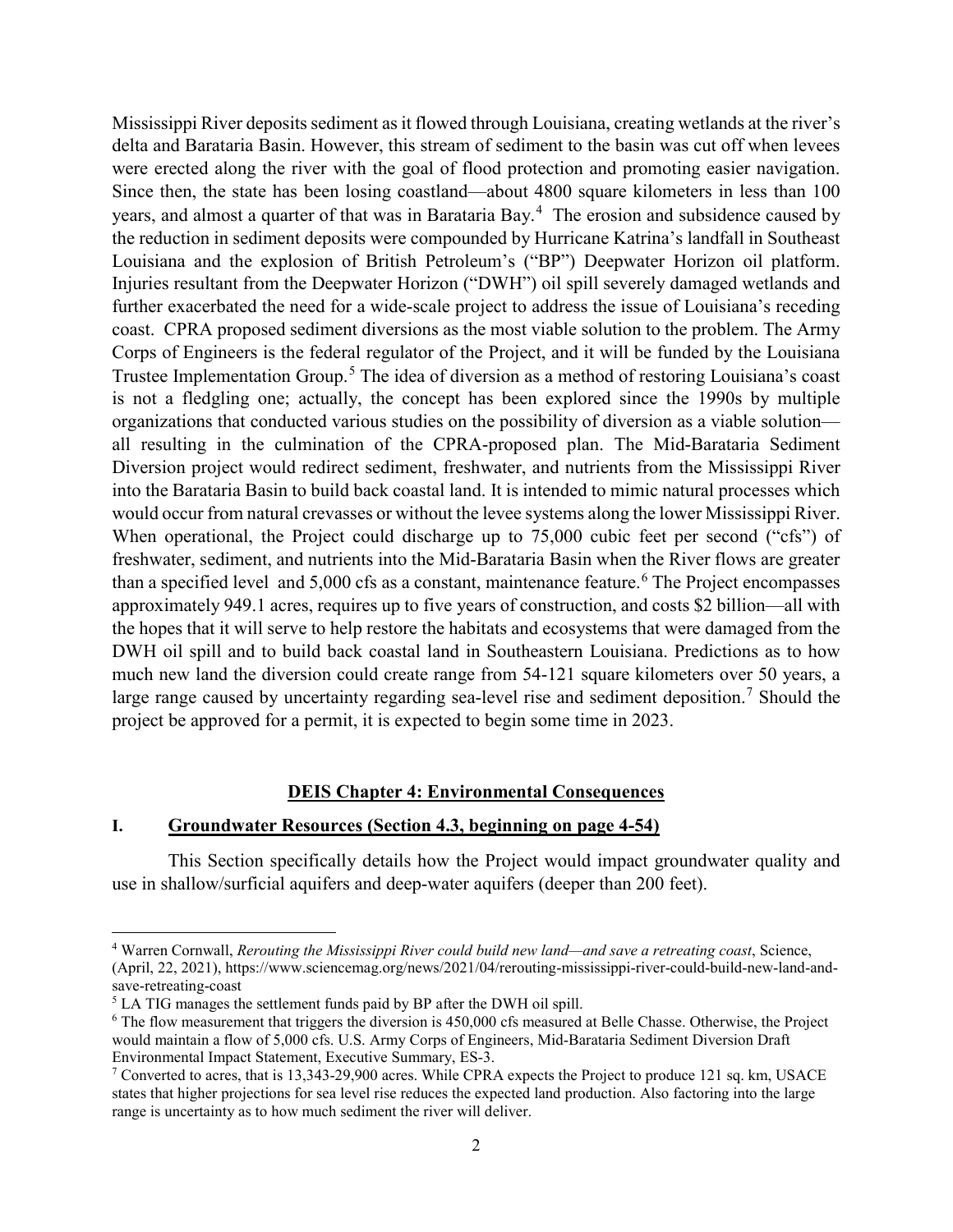- Beneficial Impacts
	- o None Applicable
- Adverse Impacts
	- o Construction activities for the Project could affect groundwater quality, depending on the severity of potential spills and leaks of hazardous materials. *(pg. 4-56)*
	- o Project operation will have permanent, minor, adverse impacts on shallow groundwater elevations of flow direction in surficial aquifers from the placement by project structures and modifications to existing drainage channels. There will be negligible impacts on deeper aquifers, however, such as the Mississippi River Alluvial Aquifer. *(pg. 4-57-58)*
- Impacts that Could be Beneficial or Adverse
	- o The Project will have short-term and long-term impacts on shallow groundwater quality because of the introduction of freshwater. These impacts will be minor and could be beneficial or adverse depending on the chemical changes and potential introduction of contaminants. The Project may cause higher nitrogen, phosphorous, chloride, and sulfide levels in shallow groundwater. The Project will also cause salinity reduction and oxidized nutrient increases during higher diversion flows. *(pg. 4-58)*

# **II. Surface Water and Coastal Processes (Section 4.4, beginning on page 4-61)**

This Section discusses the Project's potential impacts on bed elevations<sup>[8](#page-2-0)</sup>, water levels, and tidal values in the Project area. Tidal values include tide, flow, and currents.

- Beneficial Impacts
	- o Throughout the Barataria Basin, the Project will cause permanent, beneficial impacts from raised bed elevations, due to the increased land creation from the introduction of sediment from the project, which is the project purpose. *(pg. 4-69)*
	- o In the Mississippi River, the Project will cause intermittent beneficial impacts due to a decrease in water levels from diversion operation both upriver and downriver of the structure. *(pg. 4-90)*
- Adverse Impacts
	- o Construction of the Project will involve short term, moderate, adverse impacts to bed elevations, but negligible adverse impacts on water levels, tides, currents, flow, and sediment transport in the Barataria Basin. In the Mississippi River, construction will cause confined river flows, which could increase water velocity and change sediment movement; however, in general, the existing level of drainage would be maintained in the Mississippi River. (*pg. 4-64-65)*
	- o Once operational, the Project will permanently cause increased erosion in the Mississippi River immediately upstream of the diversion due to increased water surface slope, and increased deposition immediately downstream due to the

<span id="page-2-0"></span>l <sup>8</sup> For the purposes of the EIS, "bed elevations" is defined as "increases in the elevation of the bottom of Barataria Basin."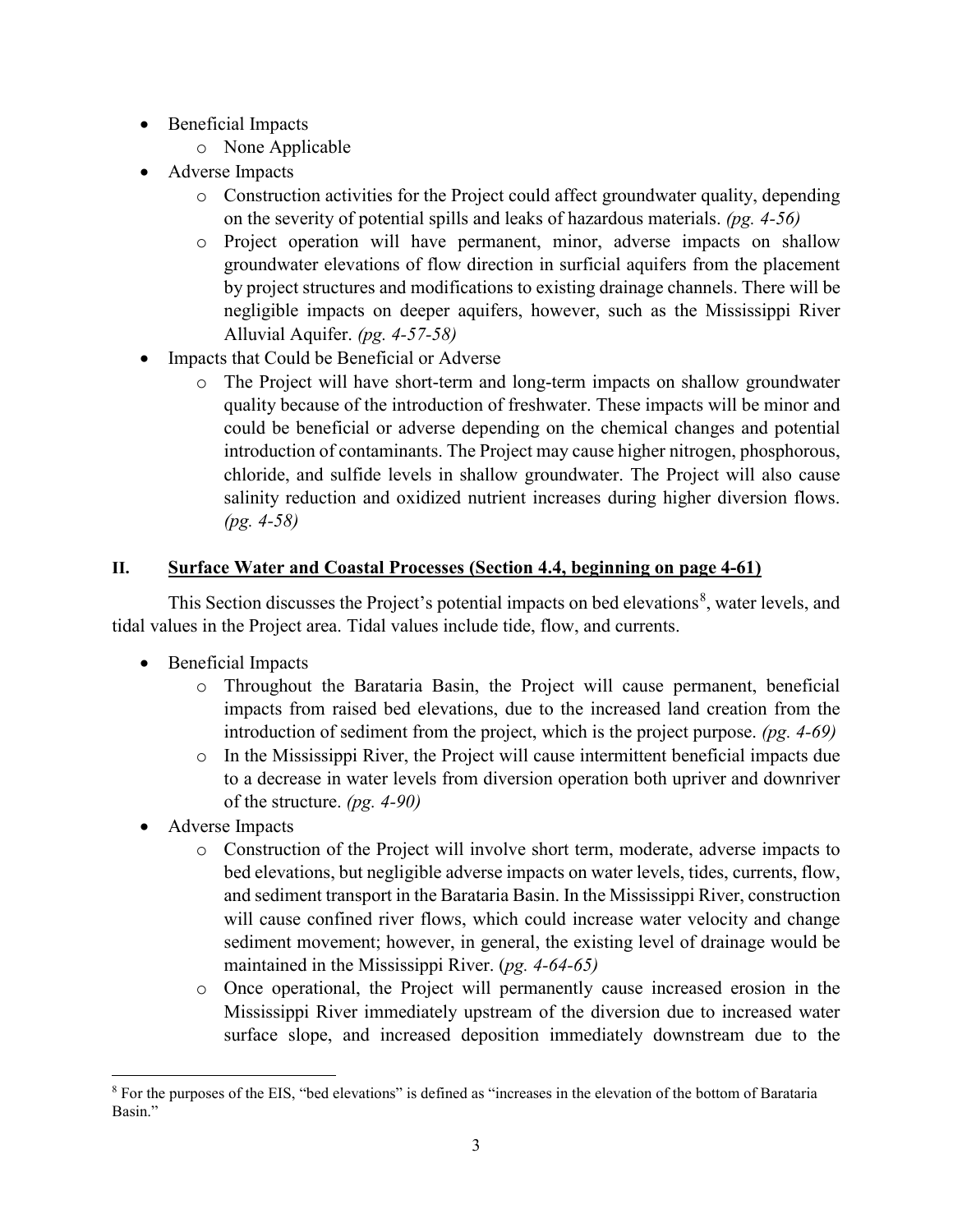reduced flow and slower water velocity from the diversion's rerouting. Project operation will also permanently impact tides, current, and flow from creation of cross-stream velocity in the River near the diversion. *(pg. 4-73)*

- o In the Barataria Basin, the Project will cause higher water levels primarily occurring when the diversion is flowing. *(pg. 4-79-80)*
- o Project operations will also permanently affect the birdfoot delta of the Mississippi River, because sediment that would be deposited there without the Project will instead be deposited into the Barataria Basin. This will cause reduced sediment load, and indirect impacts of that would include changes in wetlands habitats and flooding impacts at that delta. *(pg. 4-73)*

## **III. Surface Water and Sediment Quality (Section 4.5, beginning on page 4-126)**

This Section describes the Project's potential impacts on salinity, water temperature, fecal coliform, nutrients, sulfate, dissolved oxygen, and total suspended solids.

- Beneficial Impacts
	- o The Project will permanently decrease sulfate concentrations in the Barataria Basin, which would overall be beneficial to water quality throughout the Basin. *(pg. 4- 197-198)*
- Adverse Impacts
	- o The Project will permanently increase total suspended solids throughout the Barataria Basin which may result in adverse impacts on turbidity in some areas of the Basin. *(pg. 4-190-191)*
	- o Increases in fecal coliform in the Barataria Basin resulting from the Project will have adverse impacts on oyster harvesting for human use. It is worth noting that while this affects oysters for human consumption, it has no impact on the overall health of oyster populations. *(pg. 4-200-201)*
- Impacts that Could be Beneficial or Adverse
	- o The Project will permanently reduce salinity levels in the Barataria Basin and will permanently increase salinity levels in the birdfoot delta. *(pg. 4-138)*
	- o The Project will permanently increase nitrogen and phosphorous levels through the introduction of nutrients from Mississippi River water, and dissolved oxygen levels, all of which would vary throughout the Barataria Basin. *(pg. 4-165-166, 4- 175-176, 4-182-183)*

## **IV. Wetland Resources and Waters of the United States (Section 4.6, beginning on page 4-209)**

A primary purpose of the Project is wetland and marsh creation. This Section details that process and what other impacts on wetlands the Project could have.

• Beneficial Impacts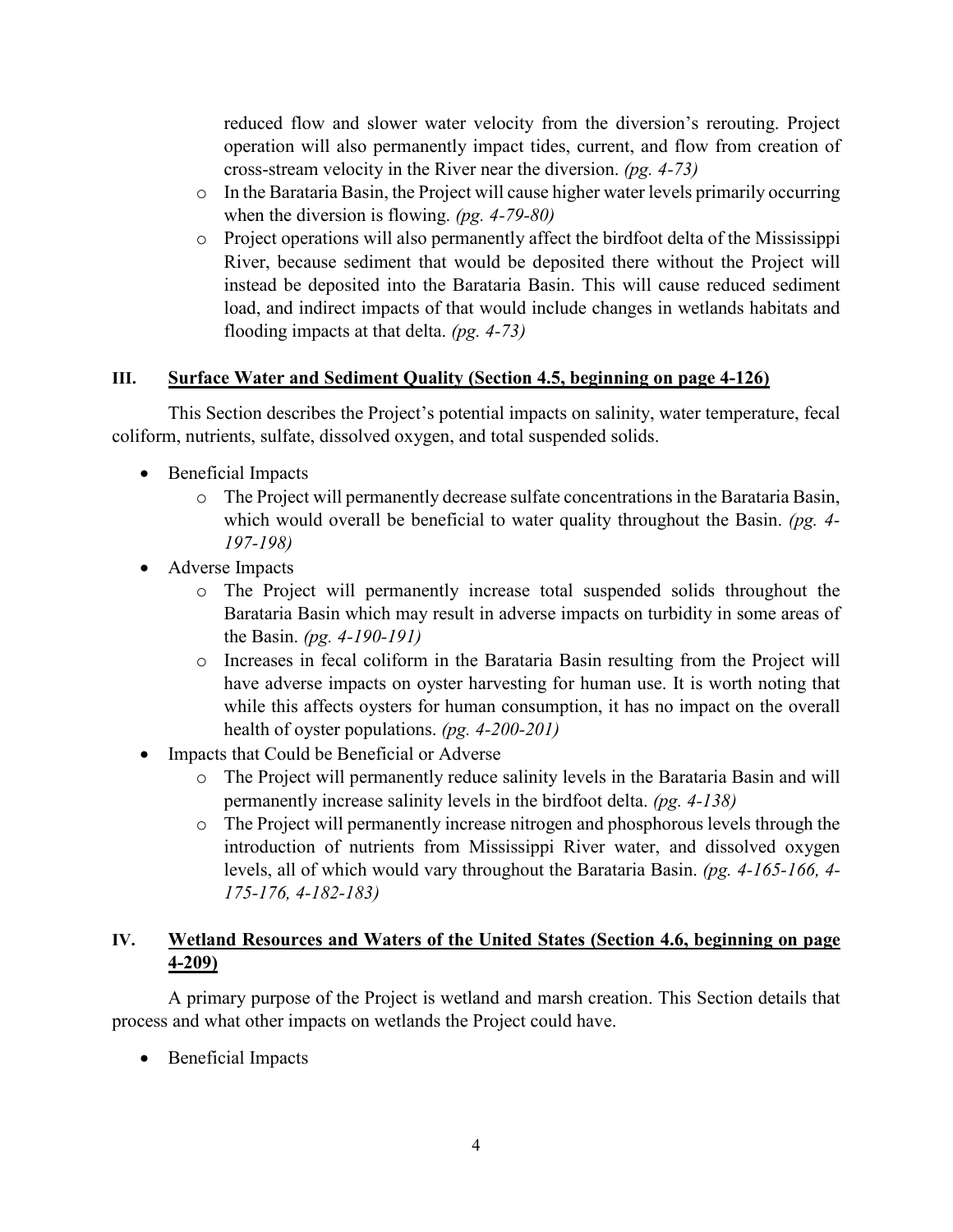- o Construction of the Project will cause minor, permanent, localized impacts to the area because of invasive species mortality during construction activities. *(pg. 4- 211-212)*
- o Once in operation, wetlands will be created and sustained from the Project throughout the Barataria Basin, which is a primary project purpose. Sediment accretion would raise land elevation and allow for greater vegetation growth. The Project's changes in salinity will allow for freshwater species to survive and possibly expand in areas that have been negatively impacted by saltwater intrusion and sea-level rise. Overall, it will have major, permanent, beneficial impacts to wetlands in the Barataria Basin. *(pg. 4-223-224)*
- Adverse Impacts
	- o Construction of the Project will cause minor to moderate adverse impacts due to dredging and filling wetlands in the area, and minor, temporary, adverse impacts on wetlands adjacent to construction area from sedimentation and contaminant runoff. Construction could also potentially cause minor to moderate, long-term, adverse impacts if construction activities result in the spread of invasive species. *(pg. 4-211-212)*
	- o In the birdfoot delta, wetlands will be lost due to sediment reduction. *(pg. 4-224)*
	- $\circ$  In the Barataria Basin, there will be loss of some emergent wetlands from erosion near the immediate outfall area; however, this will be offset over 50 years. There will be minor to moderate, permanent, adverse impacts due to spread of invasive species in the Basin.
- Impacts that Could be Beneficial or Adverse
	- o Freshwater from the diversion will provide significant nutrient input into marshes in the Basin, which could stimulate plant production and vegetation growth; however, there is also the possibility of increased decomposition of organic matter due to nutrient loading, which would adversely reduce marsh elevation. But, increased vegetation and plant production aboveground from increased nutrients could also counteract those marsh elevation reductions. Overall, the impacts of increased nutrients would vary across the project area and could adversely or beneficially impact marsh resilience. *(pg. 4-226-227)*
- Mitigation (Appendix R-3: Mitigation & Monitoring and Adaptive Management Plans)
	- o The agency will utilize best management practices (BMPs), such as environmental inspections and temporary erosion control.
	- o Through the Avoidance and Minimization Mitigation Plan, there will be rehabilitation of jurisdictional waters during construction, monitoring in the outfall area to assess the project's effects on bathymetry, adjustment of operations and maintenance dredging as needed to reduce aggradation in the Barataria waterway, management of the outfall area to limit the loss of sediments in the Barataria waterway, and operational management and maintenance dredging as needed to reduce aggradation in Wilkinson Canal.
	- o Through the Minimization and Adaptive Management Plan, there will be freshwater and estuarine monitoring, upland and soils monitoring, and land and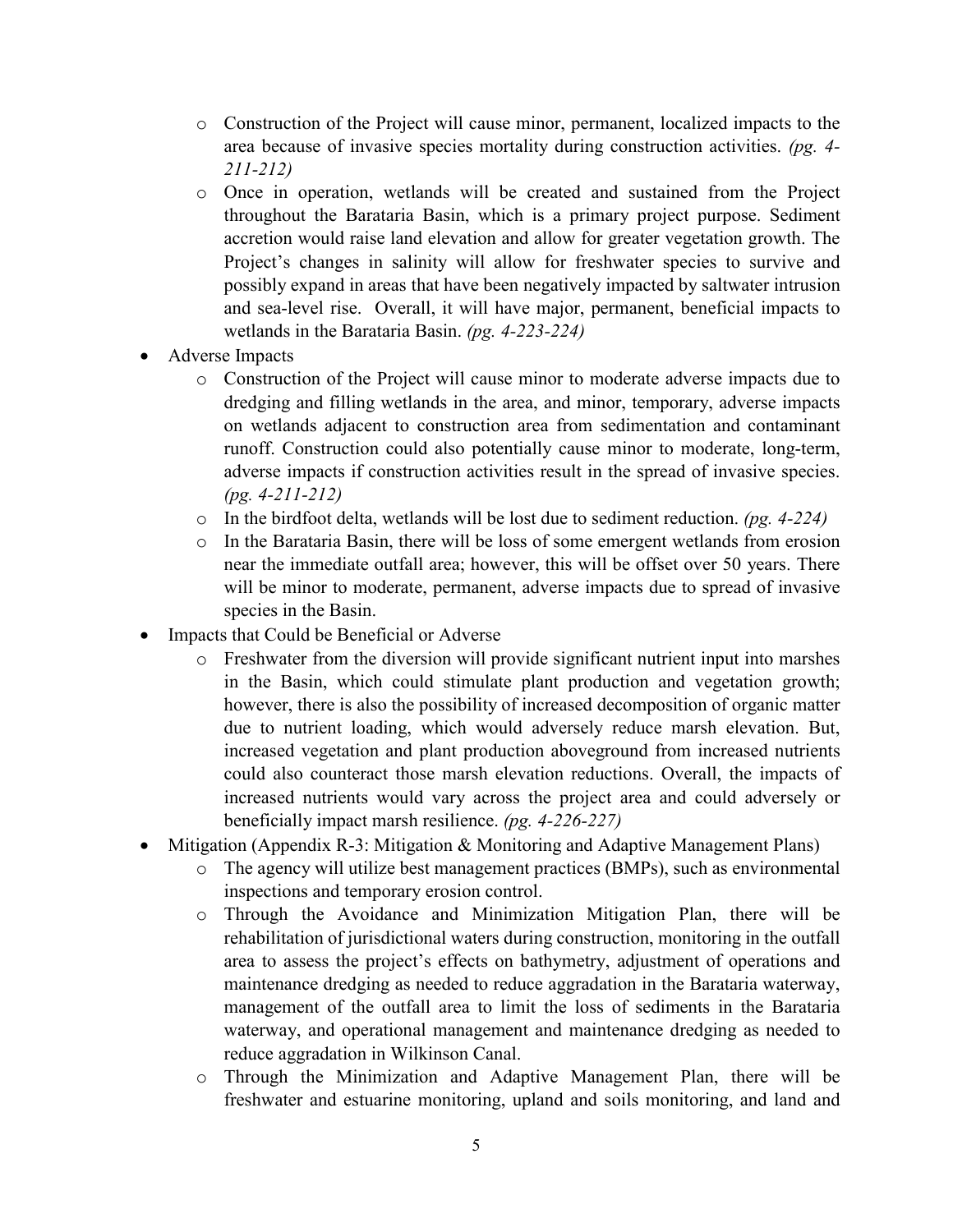water extent monitoring. There will also be maintenance dredging of the canals to address impacts from the Project, adjustments to the extent that the project structure is opened, and adjustment of the timing of project operation. Lastly, there will be potential adaptative management actions taken for erosion, increased inundation, absence of sediment dispersal, loss of wetlands, shifts in vegetation, and increased algal blooms.

## **V. Terrestrial Wildlife and Habitat (Section 4.9, beginning on page 4-274)**

This Section discusses how the Project will impact vegetation and wildlife species native and invasive to the Project area. This section discusses species and vegetation that live in wetlands and marsh land, as well as agricultural land and forested land in the area.

- Beneficial Impacts
	- o Because the Project will increase wetlands, there will be probable beneficial impacts to upland vegetation in the outfall area because of greater storm protection. Additionally, creation of wetlands in the Barataria Basin will be permanently beneficial to wildlife using wetland habitats. *(pg. 4-286-289)*
	- o The Project will reduce saltwater intrusion in the Barataria Basin, which will be beneficial to reptiles and amphibians that live in the area.
- Adverse Impacts
	- o The Project could have minor adverse impacts throughout the Basin due to the spread of invasive plant species, and there will be adverse impacts on wildlife habitat from the potential spread of invasive animals, specifically nutria. *(pg. 4- 293-294)*
	- o Operational lighting and noise could impact species migration and movement. *(pg. 4-287)*
	- o Wetland loss in the birdfoot delta resulting from Project operation will be harmful to wildlife using wetland habitat in that area. *(pg. 4-288)*
	- o The Project will cause permanent, minor, adverse impacts on species that use agricultural land. *(4-287-288)*
	- o Due to lower salinity levels in the Basin resulting from the Project, species that require higher salinity marsh land for habitat will be permanently adversely impacted. *(pg. 4-293)*
- Mitigation (Appendix R-3: Mitigation & Monitoring and Adaptive Management Plans)
	- o Through implementation of the Minimization and Adaptive Management Plan, there will be upland and soils monitoring, maintenance dredging of the canals to address impacts from the project, adjustments to the extent that the project structure is opened, and adjustment of the timing of project operation.

## **VI. Aquatic Resources (Section 4.10, beginning on page 4-298)**

Aquatic resources, for the purposes of this Section, include benthic resources, submerged aquatic vegetation, and Essential Fish Habitat. This Section describes the Project's potential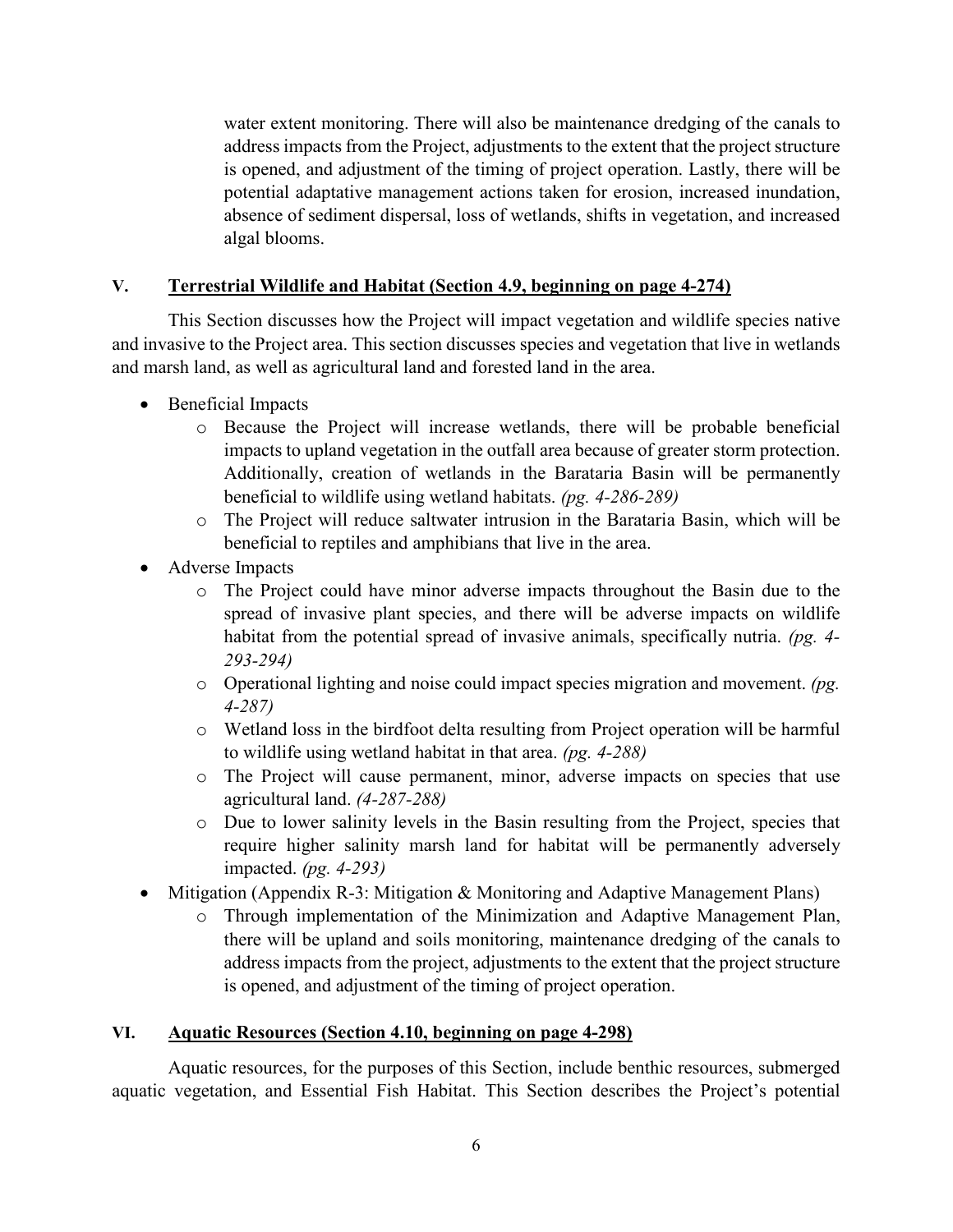impacts on those resources through changes in the aquatic atmosphere, such as nutrient, salinity, and temperature.

- Beneficial Impacts
	- o Due to salinity decreases throughout the Basin associated with the Project, there will be major, permanent, beneficial impacts to submerged aquatic vegetation from increased biomass once salinity stabilizes after initial project operation. *(pg. 4-318)*
	- o Marsh creation from operation of the Project will permanently benefit benthic resources in the Barataria Basin.
	- o Overall, aquatic fauna in the Barataria Basin will likely be benefitted by the changes in habitat from the Project's wetland creation. *(p. ES-11)*
	- $\circ$  The Project area contains Essential Fish Habitat<sup>[9](#page-6-0)</sup> for seven managed species, and for eight highly migratory species. Overall, the project will permanently benefit those Essential Fish Habitat species due to change from soft-bottom habitat types to higher value habitat types in the Barataria Basin. *(pg. 4-326-327)*
- Adverse Impacts
	- o Construction activities will cause minor, temporary to permanent, adverse impacts on submerged aquatic vegetation and benthic resources, and fauna/habitat from structure placement, dredging, and turbidity during construction. *(pg. 4-300, 4-303- 304, 4-307-308)*
	- o Increased turbidity from project operation may cause decreased submerged aquatic vegetation growth near the diversion outfall. *(pg. 4-318)*
	- o Increased sedimentation from the Project will cause minor to moderate, permanent, adverse impacts to benthic resources. *(pg. 4-323)*
	- o Due to marsh loss in the birdfoot delta, there will be moderate, permanent, adverse impacts to Essential Fish Habitat in that area. *(pg. 4-328)*
	- o Increased sedimentation in the Project area will permanently and adversely impact hard substrates, which will in turn adversely impact oyster habitats. *(pg. 4-325-326, 4-338)*
	- o The potential for decreased dissolved oxygen resulting from the Project could cause mortality events for all key species, which include: brown shrimp, white shrimp, blue crab, bay anchovy, Gulf menhaden, red drum, spotted seatrout, Atlantic croaker, southern flounder, largemouth bass, eastern oyster, and freshwater fishes. However, impacts of the Project overall vary by species and depend on how much dissolved oxygen decreases.
	- o Operation of the Project will change aquatic conditions in the Barataria Basin, which could allow for introduction and expansion of invasive aquatic species throughout.
- Impacts that Could be Beneficial or Adverse
	- o Algal blooms caused by nutrient loading can be beneficial in an estuarine environment due to increases in productivity and food sources; however, depending

<span id="page-6-0"></span>l <sup>9</sup> As designated by the National Oceanic and Atmospheric Administration through the Magnuson-Stevens Fishery Conservation and Management Act.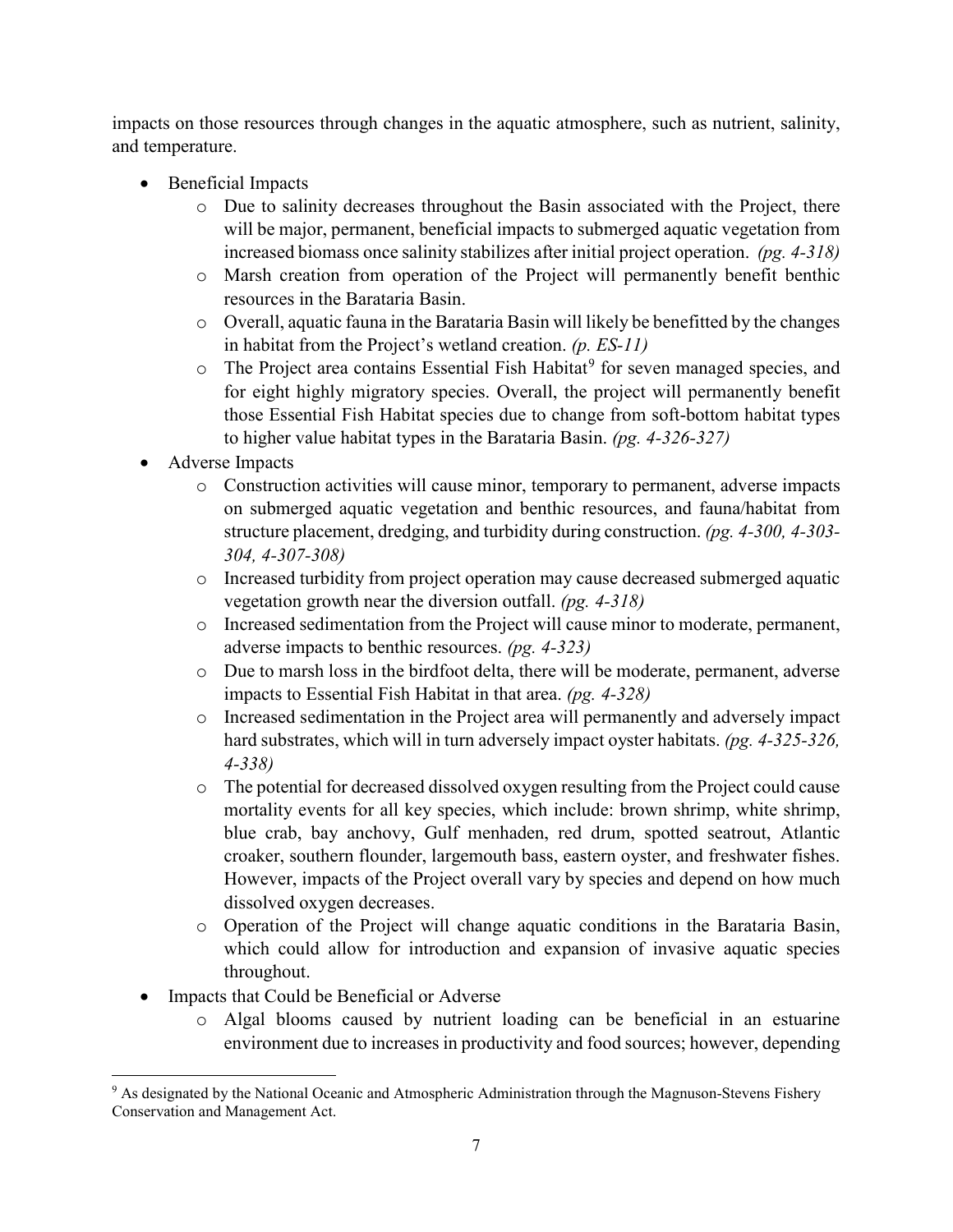on their size and frequency, they can also have adverse impacts on the environment due to decreased dissolved oxygen. Therefore, impacts on aquatic fauna from increased nutrients could be minor to moderate, permanent, and beneficial or minor to moderate, temporary, and adverse. *(pg. 4-322, 4-340-344)*

- o The introduction of Mississippi River freshwater into the Barataria Basin will cause water with lower temperatures and lower salinity, which often results in higher dissolved oxygen levels; however, as stated above, nutrient input from the project causing higher production could also result in lower dissolved oxygen. Therefore, operation of the Project may cause some sporadic, limited areas of low dissolved oxygen in the Basin, but the Project is not projected to cause any large or prolonged low dissolved oxygen events because the Basin is already considered a "well-mixed estuary." *(pg. 4-322, 4-340-344)*
- Mitigation (Appendix R-3: Mitigation & Monitoring and Adaptive Management Plans)
	- o The agency will utilize best management practices (BMPs), such as environmental inspections.
	- o Through the Avoidance and Minimization Mitigation Plan, there will be rehabilitation of jurisdictional waters during construction, monitoring in the outfall area to assess the project's effects on bathymetry, adjustment of operations and maintenance dredging as needed to reduce aggradation in the Barataria waterway, management of the outfall area to limit the loss of sediments in the Barataria waterway, and operational management and maintenance dredging as needed to reduce aggradation in Wilkinson Canal.
	- o Through the Minimization and Adaptive Management Plan, there will be freshwater and estuarine monitoring, upland and soils monitoring, and land and water extent monitoring. There will also be maintenance dredging of the canals to address impacts from the Project, adjustments to the extent that the project structure is opened, and adjustment of the timing of project operation. Lastly, there will be potential adaptative management actions taken for erosion, increased inundation, absence of sediment dispersal, loss of wetlands, shifts in vegetation, and increased algal blooms.
	- o Adverse impacts to aquatic resources will also likely be mitigated by the fishery impacts and oyster mitigation plans, which are discussed below in the commercial fisheries section.

## **VII. Marine Mammals (Section 4.11, beginning on page 4-423)**

This Section details the Project's impacts on the bottlenose dolphin, because it is the primary marine mammal species found in the project area, specifically in the Barataria Basin.

- Beneficial Impacts
	- o Increased marsh land from operation of the Project will likely have permanently benefit prey species of bottlenose dolphins, which could be beneficial to them. *(pgs. 4-451, 4-454-455)*
- Adverse Impacts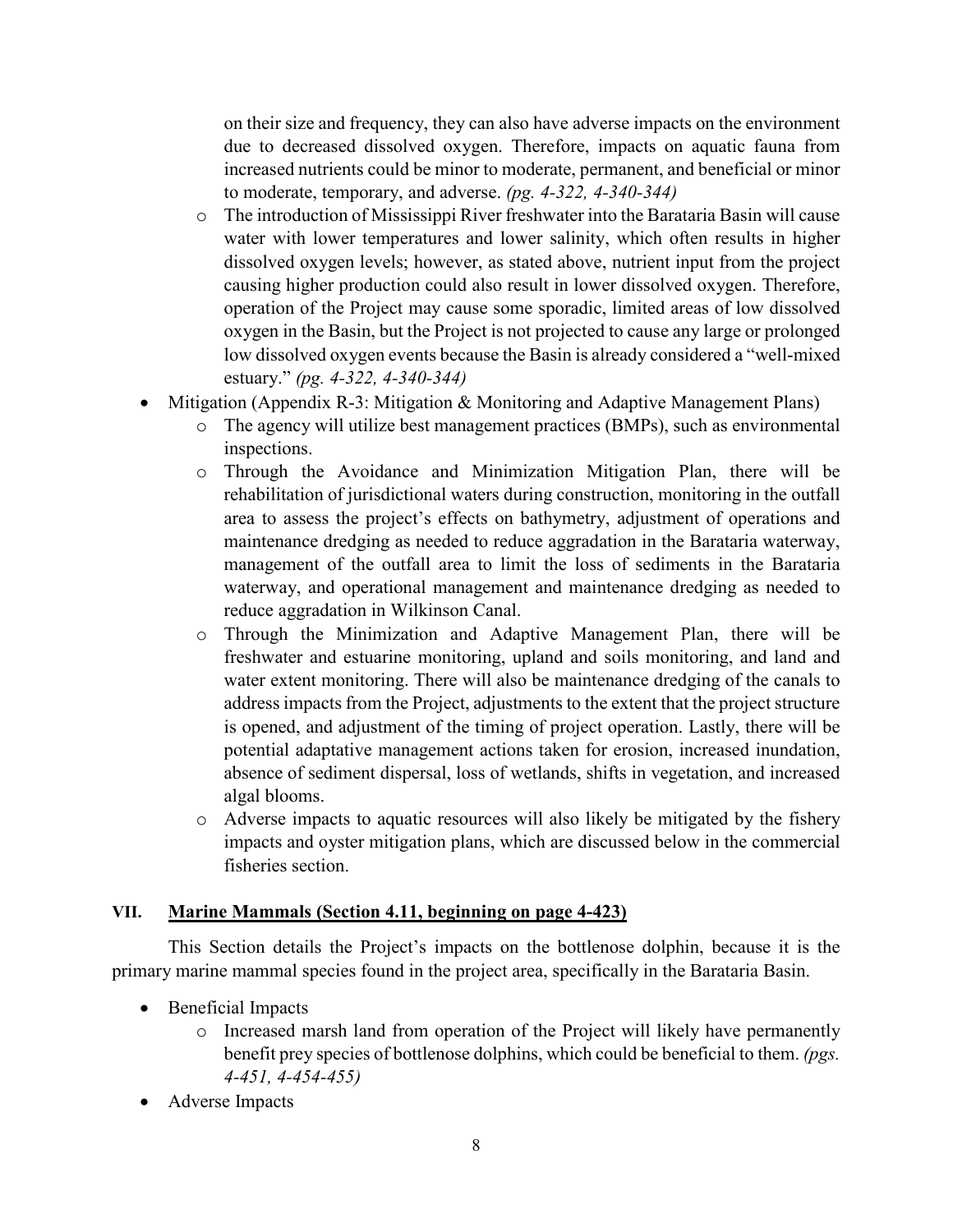- o Noise from construction of the Project will likely cause temporary, negligible to minor, adverse effects to bottlenose dolphins in the Barataria Basin. *(pgs. 4-431- 432)*
- o Lower salinity and temperature in the Barataria Basin from the Project's introduction of Mississippi River water through the diversion will permanently adversely affect bottlenose dolphins. The initial opening's immediate salinity decrease will be especially harmful to dolphin reproduction, health, and survival, especially because the timing for project operations coincides with peak calving. Due to these impacts, there will likely be substantial population decline of bottlenose dolphins in the Barataria Basin. *(pg. 4-446-449)*
- o The addition of Mississippi River contaminants from project operation could result in higher concentrations of those contaminants in apex predators, like bottlenose dolphins. Further, the addition of nutrients could also be detrimental to bottlenose dolphins. The primary area of impact from increased nutrients that could cause harmful algal blooms is close to the outfall area. There is currently not enough information to determine whether the addition of nutrients will trigger harmful algal blooms, but if it does, there will be minor to moderate, temporary, adverse impacts on fauna, which would be felt up the food chain to bottlenose dolphins. Therefore, if harmful algal blooms occur, it will adversely impact dolphins due to toxicity from inhalation or from ingestion of contaminated prey, which could result in death or sub-lethal impacts to the dolphins. *(pgs. 4-454-455, 4-451-453)*
- Mitigation (Appendix R-3: Mitigation & Monitoring and Adaptive Management Plans)
	- o The Mitigation Plan calls for operational minimization measures, statewide stranding program funding, human interaction stressor reduction, and contingency funds for Unusual Mortality Events. There will also be freshwater, estuarine and land and water extent monitoring. Lastly, there will be potential adaptative management actions taken for erosion, increased inundation, absence of sediment dispersal, loss of wetlands, shifts in vegetation, and increased algal blooms.

## **VIII. Socioeconomics (Section 4.13, beginning on page 4-525)**

Socioeconomic impacts include the Project's impact on the economy, population, housing and property values, tax revenue, public services and utilities, community cohesion, and the protection of children. *(pg. 4-525)* The Summary Table for this Section can be found on page 4- 567.)

- Beneficial Impacts
	- o Construction of the Project would lead to job creation and a boost to the economy of Plaquemines Parish and nearby parishes, with the potential to employ about 29% of the Plaquemine's Parish workforce.
	- o The Project is expected to reduce land loss and flooding that otherwise would occur over time as climate impacts increase. This would decrease pressure on residents to migrate away from coastal communities and have a beneficial impact on businesses and property values.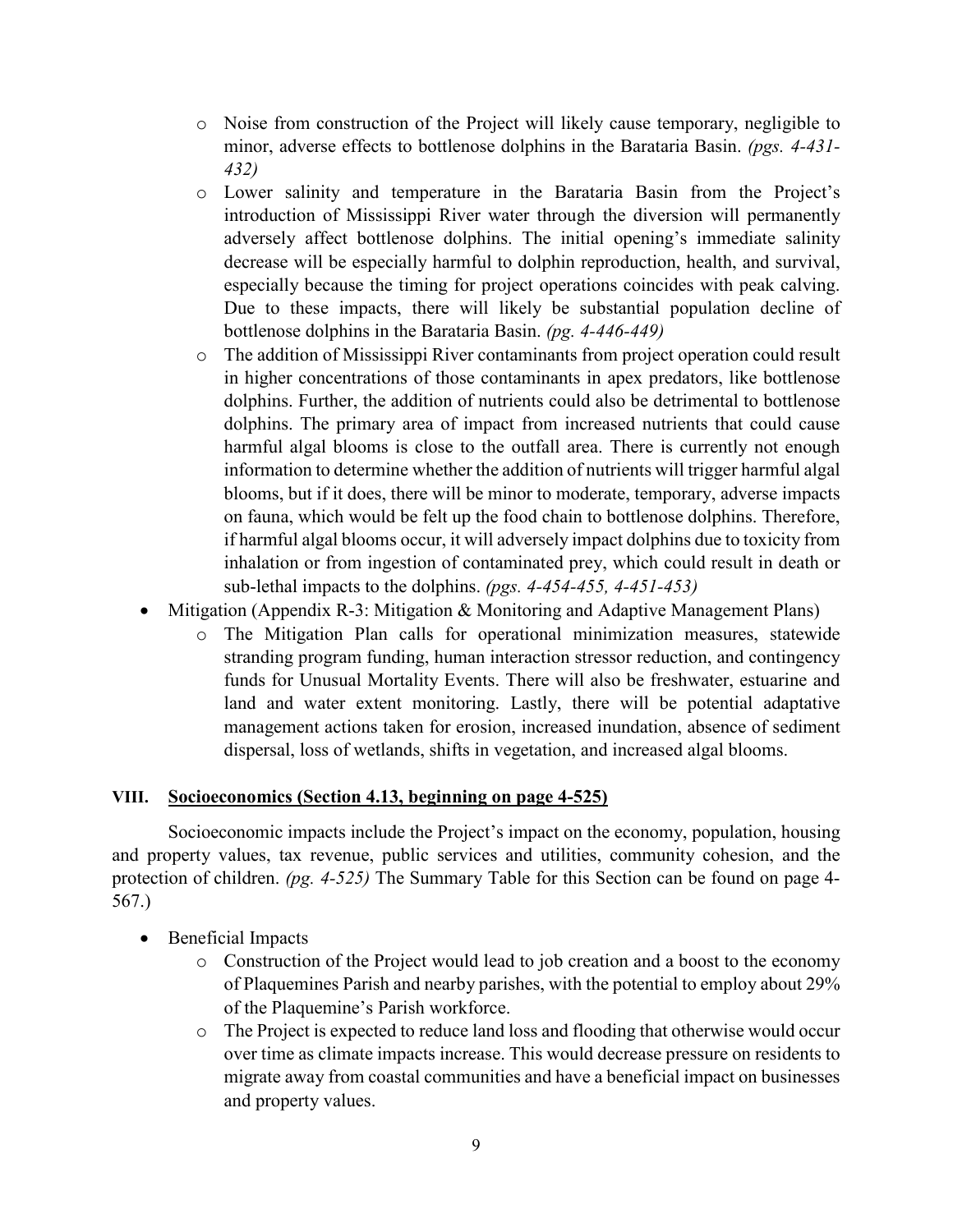- o The reduction in storm hazards will also slow the decline in housing and property value caused by flooding and subsidence. The New Orleans area north of the diversion project is expected to experience a minor, permanent, beneficial impact as a result of the land gained and increased storm protection.
- Adverse Impacts
	- o Communities near the immediate outfall area (10 miles north and 10 miles south) and outside of the flood protection system would experience adverse impacts on housing and property values due to increased flood risks.
	- o Construction would increase road traffic, noise, and dust.
	- o In Jefferson and Plaquemines Parishes, 848.7 acres of land would be altered, resulting in a less than 1% loss of farmland in Plaquemines Parish. CPRA would compensate landowners for any lost land.
	- o Areas outside the flood protection area are expected to experience increases in tidal flooding from the project, which would lead to a decline in tax revenue and public services.
- **Mitigation** 
	- o CPRA plans to monitor and adaptively manage operation to address flooding impacts. It is also looking into property rights acquisition (Appendix R-3: Mitigation & Monitoring and Adaptive Management Plans)
		- Depending on the degree of flood impact, CPRA may acquire easements on affected properties and compensate owners for property value loss.
	- o Other methods may include structural mitigation and infrastructure improvements, such as assistance with home elevation, utility upgrades, elevating public roadways, etc., to offset additional inundation.

## **IX. Commercial Fisheries - (Section 4.14, beginning on page 4-570)**

This Section focuses on the Project's impact on commercial fisheries located in the Project area: the Barataria Basin, a portion of the Mississippi River Basin, and 13 commercial fisheries sub-basins located therein. Parishes affected include: Ascension, Assumption, Lafourche, Jefferson, Orleans, Plaquemines, St. Charles, St. John the Baptist, St. James, and St. Bernard. The Project is expected to create and maintain marsh habitat, submerged aquatic vegetation habitat, decrease salinity, supply nutrients, and increase shallow water habitat—all of which will affect the abundance of some commercially important species.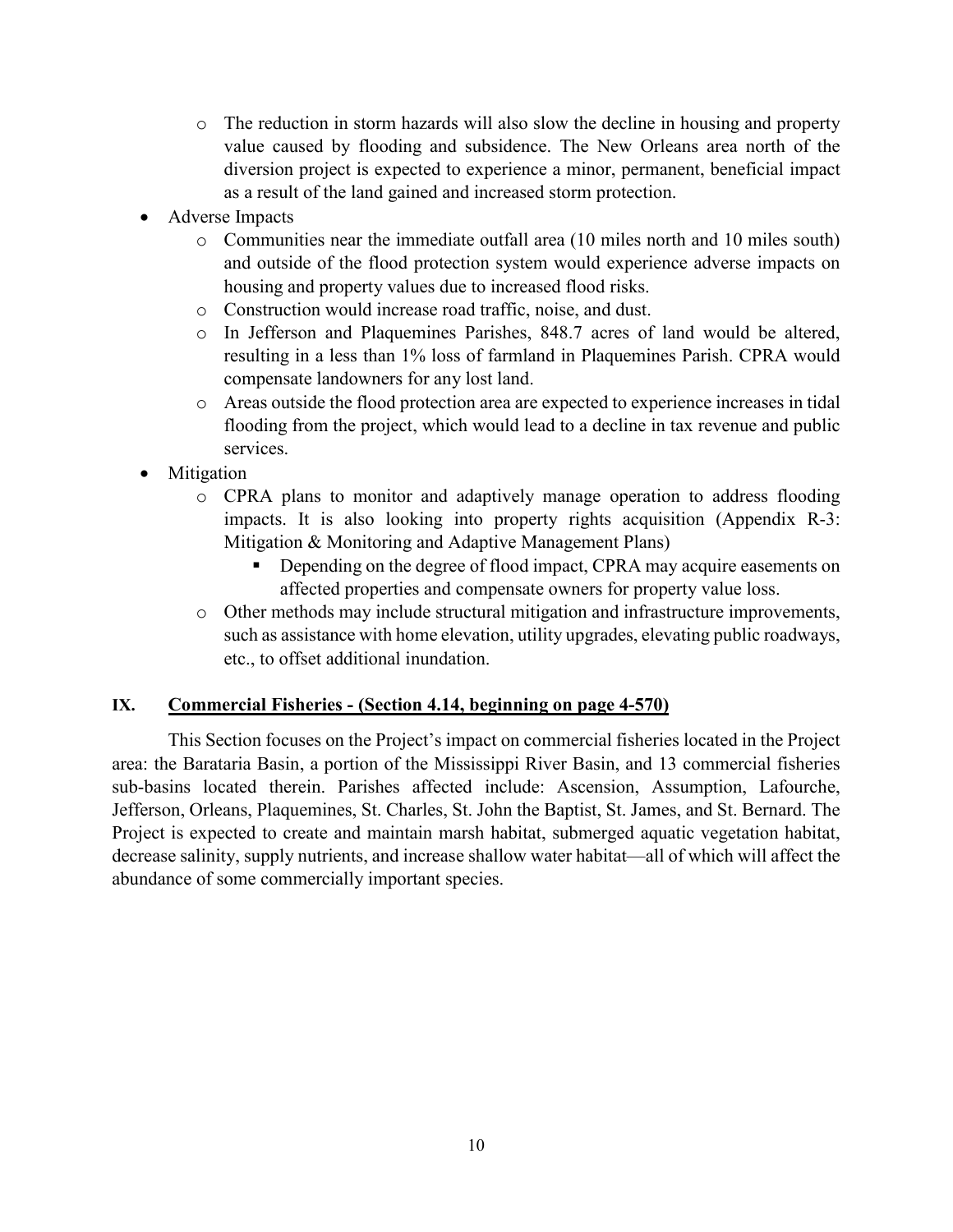

Figure 3.14-1. Trip Ticket Sub-basins and Public Oyster Seed Grounds in and near the Project Area.

- Beneficial Impacts
	- o Some fisheries will benefit from the Project, including white shrimp, blue crab, Gulf menhaden, bay anchovy, and freshwater finfish. *(pgs. 4-599-600)* This is due to the maintenance of marsh habitat and decrease in salinity because of the Project.
	- o Commercial alligator hunting and farming is expected to experience minor, permanent, beneficial impacts due to the retention of suitable habitat near the outfall area. *(pg. 4-601)*
- Adverse Impacts
	- o There will be some road closures and minor water-based traffic during the construction period of the Project, which may impact access for those engaging in commercial fishing activities but are not anticipated to have a measurable effect. *(pgs. 4-572-573)*
	- o Increased tidal flooding of launch sites, sediment accretion, or the expansion of thick mats of aquatic invasive plant species could require fishers to travel longer distances to certain water sites. There is also a possibility that some of those sites might have to be closed. *(pg. 4-589)*
		- While smaller vessels might have an easier time navigating through the navigation channels affected by sedimentation, larger vessels will have a difficult time due to the decreased channel depths.
	- o The Project is expected to have a major, permanent, adverse impacts on brown shrimp and eastern oysters.
		- The reduction of abundance of brown shrimp would substantially reduce spring harvest, while fall harvest (which consists most of white shrimp) is expected to remain the same.
			- Sub-basin 211 would not be affected due to its distance from the project area.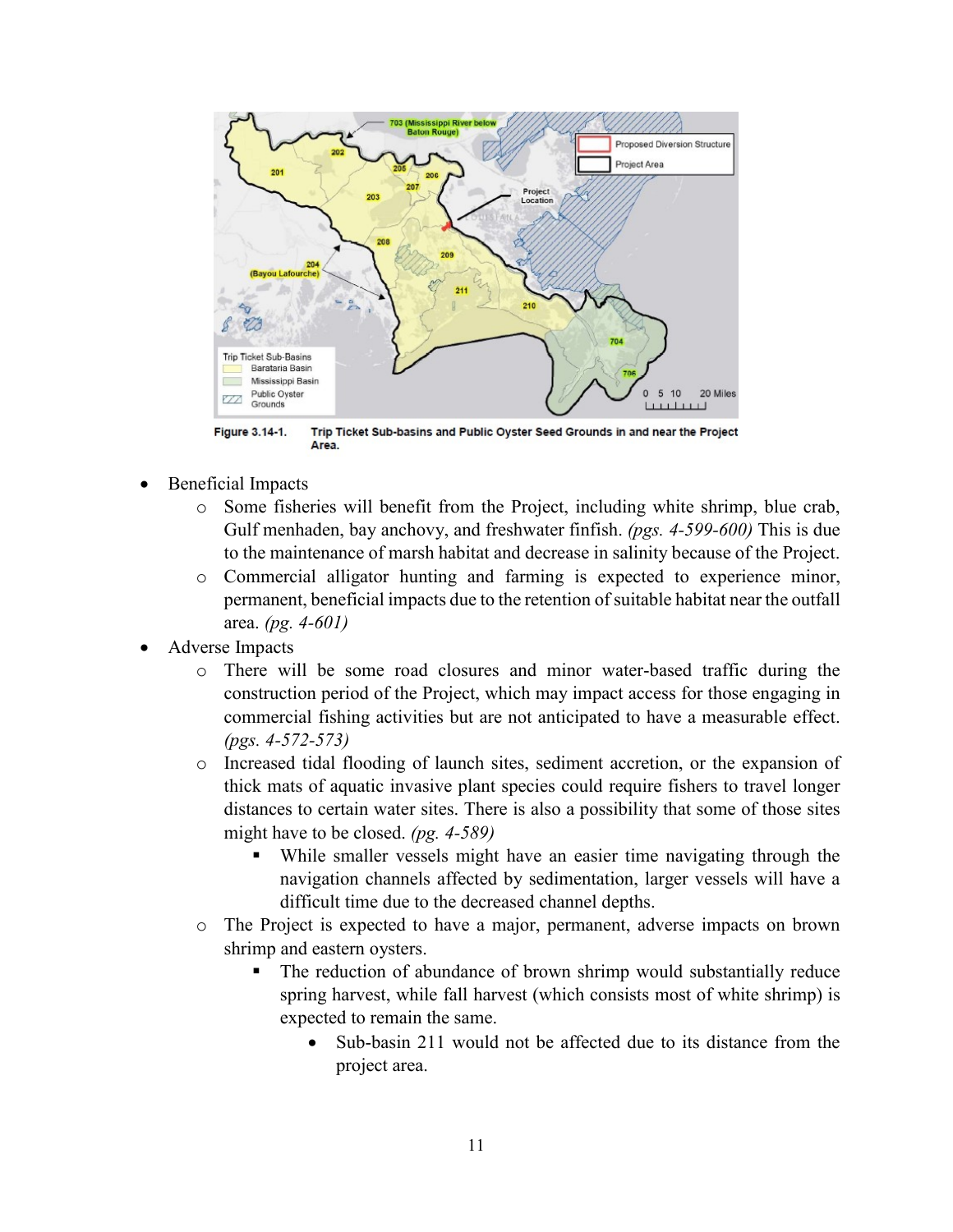- Substitution of a different target species may lessen the adverse impacts but will not be enough to fully offset the environmental changes. *(pg. 4-594)*
- While there will be major, permanent, adverse impacts on the eastern oyster fishery, areas near the barrier islands could possibly be used as seed grounds and growing areas for adults when salinities are too low. *(pg. 4-596)*
- o Changes in the marsh habitat and increased sedimentation in the channels is expected to increase difficulty for fishermen to access fishing sites. The Project risks the introduction and expansion of invasive species in the Barataria Basin, which would clog canals and create difficulty for some fishing vessels. *(pg. 4-591)*  Many will need to invest in new gear, seek out new locations, and incur traveling costs.
- o The accelerated decrease in the abundance of certain species may similarly accelerate the decline of the fishing industry due to increased risk and uncertainty related to general economic factors. *(pg. 4-595)*
- **Mitigation** 
	- $\circ$  If no mitigation efforts are taken to maintain channel depths, commercial fishing vessels would experience permanent, moderate, adverse impacts.
	- o CPRA is investigating mitigation measures to address adverse impacts on commercial oyster and brown shrimp fishing. *(pg. 4-968)*
		- To mitigate economic damage resulting from adverse impacts to oyster beds, CPRA may implement several mitigation and stewardship measures, including Alternative Oyster Aquaculture (AOC) programs, as well as marketing to support the oyster industry. *(Appendix R-3: Mitigation & Monitoring and Adaptive Management Plans)*
		- To mitigate impacts on the shrimp and fishing industry, mitigation plan measures include: grant programs to equip fishing vessels with refrigeration and other gear change/improvements; marketing to support the finfish and Louisiana shrimp industry; and workforce training for commercial fishers. *(Appendix R-3: Mitigation & Monitoring and Adaptive Management Plans)*
- *Note: The DEIS conclusions were drafted with the expectation that the fishing industry would respond to environmental changes by moving to other fishing areas. If this is an incorrect assumption, impacts will likely be greater. (4.14.2: Pg. 4-572)*

| <b>Expected Trends in Project Area Fish Abundance Comparison</b> |                                       |                                               |  |
|------------------------------------------------------------------|---------------------------------------|-----------------------------------------------|--|
| <b>Aquatic</b>                                                   | <b>Trend Over Modeled 50 Years</b>    |                                               |  |
| <b>Species</b>                                                   | <b>No Action Alternative</b>          | <b>Preferred Alternative (75,000)</b><br>cfs) |  |
| <b>Brown Shrimp</b>                                              | Gradual but major decrease over time; | Major,<br>adverse;<br>permanent,              |  |
|                                                                  | largest decrease after 2050           | Decline in abundance accelerated              |  |
| White Shrimp                                                     | Gradual but major decrease over time; | Minor, permanent,<br>beneficial;              |  |
|                                                                  | largest decrease after 2050           | Slight increase in abundance                  |  |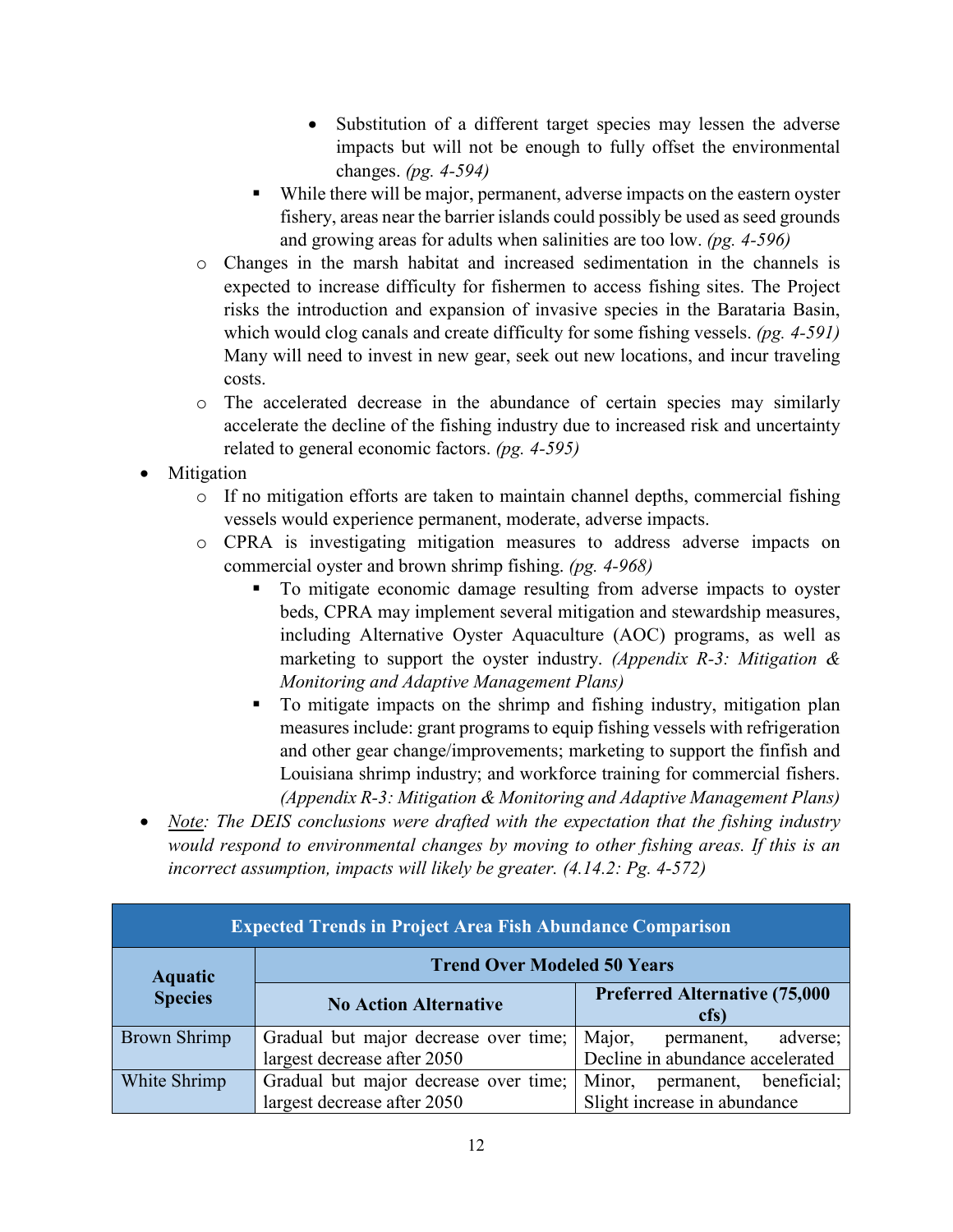| <b>Blue Crab</b>        | Gradual decrease over time;<br>largest | Minor,<br>permanent; beneficial; |
|-------------------------|----------------------------------------|----------------------------------|
|                         | decrease after 2050                    | Slight increase in abundance     |
| Bay Anchovy             | Negligible or no change over time      | Minor, permanent, beneficial     |
| Gulf Menhaden           | Negligible or no change over time      | Moderate, permanent, beneficial; |
| <b>Spotted Seatrout</b> | Slight decrease over time              | Minor, permanent, adverse;       |
| <b>Atlantic Croaker</b> | Slight decrease over time              | Negligible                       |
| Southern                | Negligible or no change                | Minor, permanent, adverse        |
| Flounder                |                                        |                                  |
| Largemouth              | Gradual but major decrease over time   | Moderate, permanent, beneficial  |
| <b>Bass</b>             |                                        |                                  |
| Eastern Oyster          | Gradual but major decrease over time;  | Major,<br>adverse;<br>permanent, |
|                         | largest decrease after 2050            | Decline in abundance accelerated |

## **X. Environmental Justice (Section 4.15, beginning on page 4-607)**

Federal agencies are required to consider environmental justice when identifying and addressing impacts of programs, policies, and activities. Environmental justice, according to the EPA, is the fair treatment and meaningful involvement of all people regardless of race, color, national origin, or income with respect to the development, implementation and enforcement of environmental laws, regulations and policies. This part of the EIS analyses how Project impacts will affect low-income and/or minority communities—including those that live and work within a half-mile radius of the Project construction footprint and areas most likely experience adverse impacts (southern Plaquemines and Jefferson Parishes) *(pgs. 4-607-609)*

- Beneficial Impacts
	- o Communities may experience temporary beneficial impacts from additional construction jobs and increase demand for goods and services in the area near the Project footprint.
	- o Populations located in areas north of the diversion and inside of federal flood protections should experience some beneficial impacts from the additional storm protection. *(pg. 4-617)*
- Adverse Impacts
	- o During construction, there are expected to be minor to moderate, temporary adverse impacts. Pile driving will create noise and cause delays in traffic due to reduced roadway capacity. Residents may experience increases in respiratory illness or episodes of asthma due to dust.
	- o Tidal flooding could increase in Lafitte area and other communities near the immediate outfall area and outside the federal levee system. It is higher than it would be under the No Action Alternative.
		- Areas affected include Lafitte, Myrtle Grove, Hermitage, Grand Bayou, and Happy Jack *(pg. 4-620)*
	- o There are expected to be minor to major, long-term, adverse impacts on communities not protected by federal levees and major, permanent, adverse impacts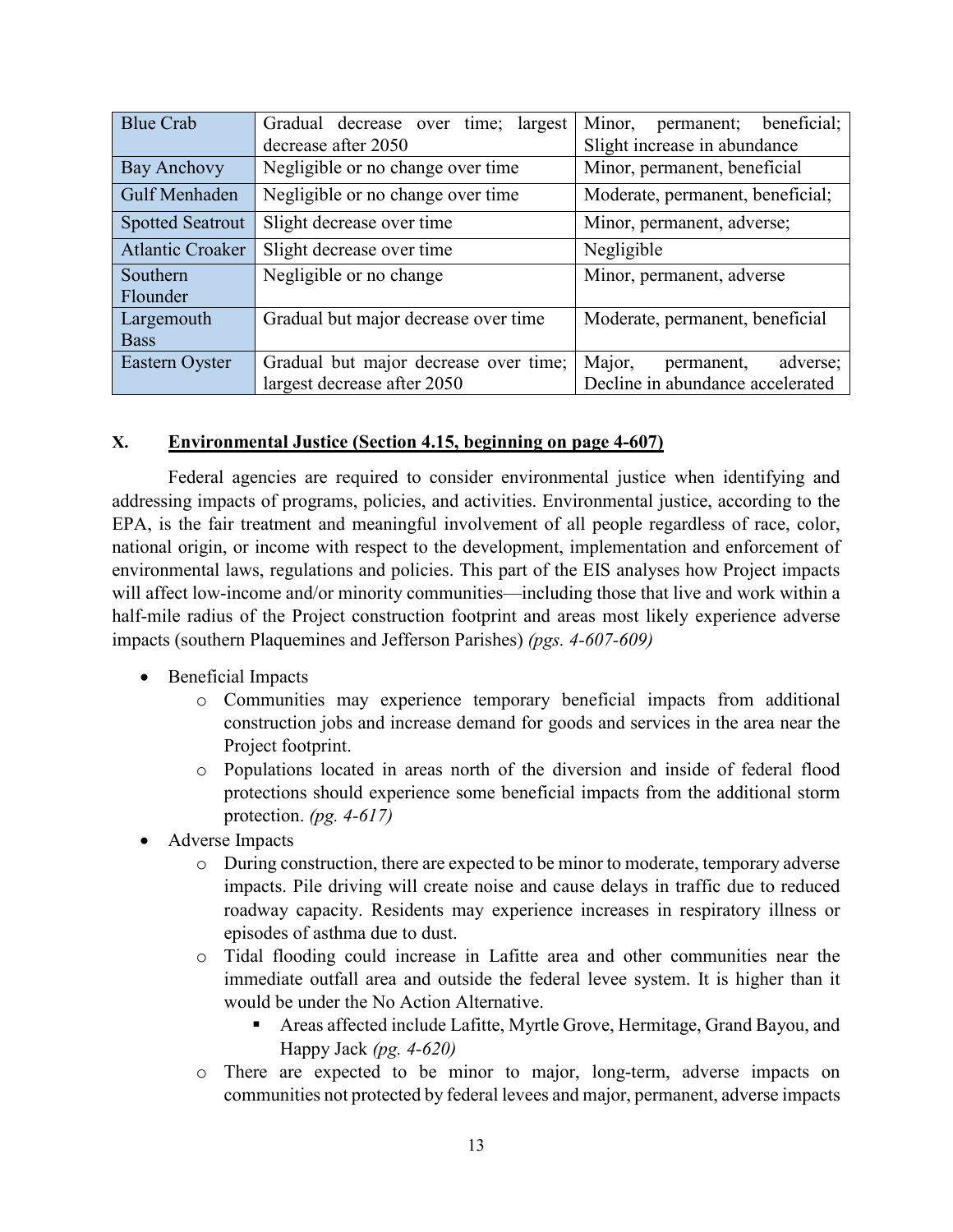on commercial fisheries. These impacts will be disproportionately high in some low-income and minority populations in the Project area, as they may lack resources to respond to impacts. *(pg. 4-616)*

- For those within the levee protection system, the impacts are expected to be negligible.
- o *Note: The DEIS assumes that many residents may refuse to migrate or do not have the resources to relocate.*
- o The reduction in brown shrimp abundance will likely affect low-income and minority communities in the Project area, but the extent is unknown. Communities that depend on shrimp and oysters from the Barataria Basin will experience more on an impact due to their higher dependence on subsistence fishing. *(pgs. 4-625- 627)*
	- The decreased abundance may result in dietary deficiencies, reduced access to fresh and healthy foods, and a weakening of social ties.
- o Ironton is expected to experience most of the adverse impacts from construction and operation of the project, including effects from noise and air pollution and adverse impacts on their commercial fishing and other subsistence activities. *(pg. 4-618)* A town with a population of 120, ninety-seven percent of whom are minorities, its citizens may experience a disproportionately high impact from the Project compared to other communities.
- Mitigation
	- o CPRA is currently evaluating mitigation measures related to the potential acquisition of easements on properties ~20 miles south of the diversion in areas outside of levee protection, which are expected to suffer increased tidal flooding and storm hazards as a result of the project. *(pg. 4-968)*
	- o There are also plans to improve public access for recreational and subsistence fishing, as well as some additional measures that may be developed based on outreach to low-income and minority populations. *(Appendix R-3: Mitigation & Monitoring and Adaptive Management Plans, Section 5.0)*

## **XI. Public Lands (Section 4.17, beginning on page 6-653)**

This Section focuses on the changes to public lands and access to them as a result of the Project. During construction, direct impacts would occur within a half mile of the Project construction footprint, while indirect impacts would occur on LA 23 in the form of traffic delays. During operations potential impacted areas include designated public lands located throughout Barataria Basin and the birdfoot delta. *(pg. 653)*

- Beneficial Impacts
	- o Without the Project, 80% of wetlands in the Barataria Basin and 89% of wetlands in the birdfoot delta would be lost over the next 50 years. Sea-level rise and subsidence would also increase flooding and make some public lands less accessible. The Project is expected to have a beneficial impact by creating and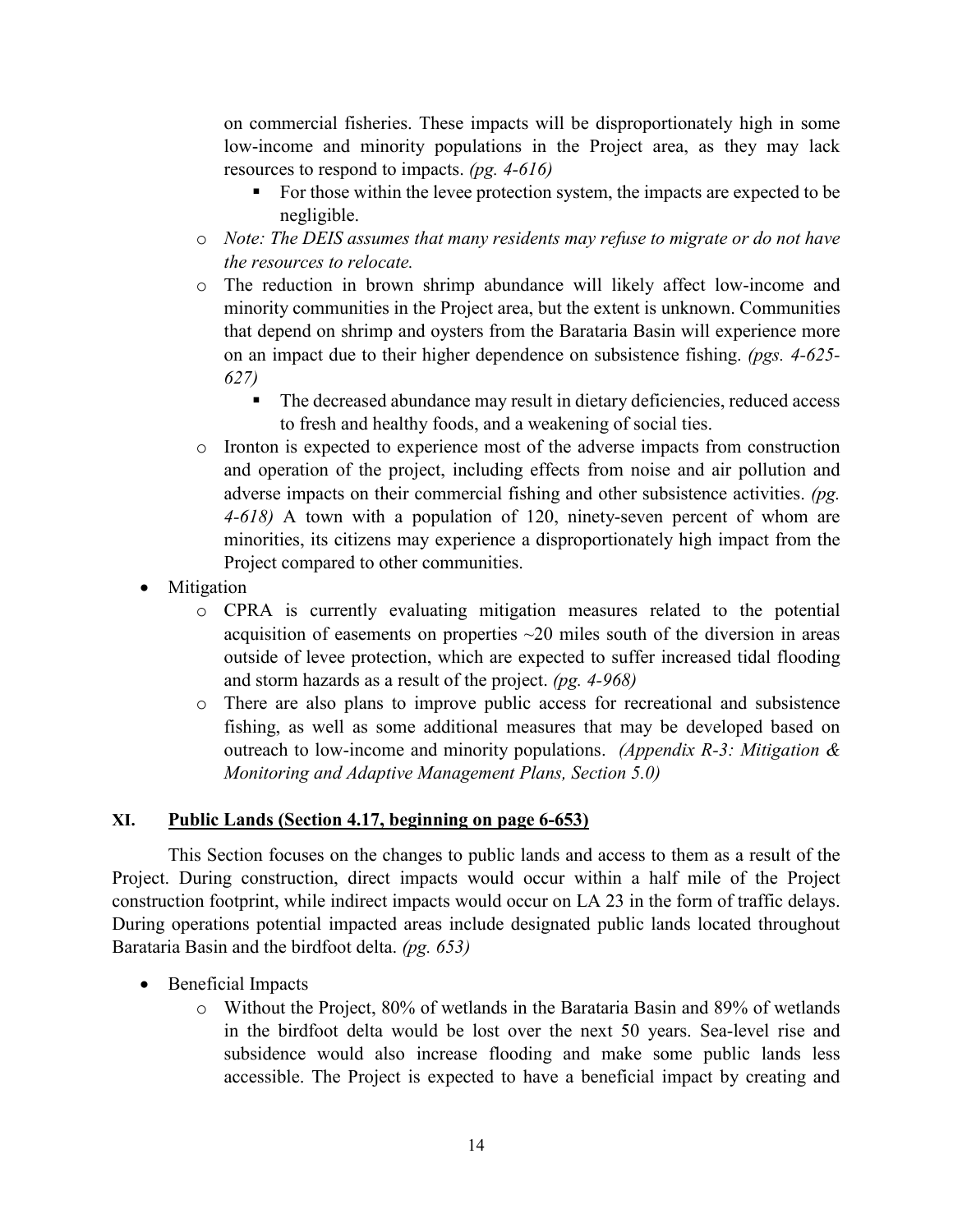sustaining wetlands, decreasing the amounts lost over the 50-year period. *(pg. 4- 656)*

- However, it should be noted that the loss of wetlands would result in a possible expansion of public lands as more areas shift to navigable waters. This also potentially has the added impact of reducing the taxable property base for Plaquemines Parish.
- o While the Project is expected to create wetlands, it is predicted that any Projectinduced wetland benefits on public lands in the Barataria Basin could be lost by 2070, resulting in in 0 acres gain/loss compared to the 298,235 acres that would be lost otherwise. *(pgs. 4-656-659)*
- Adverse Impacts
	- o While there are no public lands located within half a mile from the diversion complex, mobilization of crews and equipment during construction may cause traffic congestion that can indirectly hinder access to public lands.
		- *Note: Construction is NOT expected to result in road closures.*
	- o There is expected to be increased tidal flooding on public lands or roads leading to those lands. *(pg. 659)*
	- o Due to reduced downriver sediment deposit, there will be some decreases in wetlands in the birdfoot delta, specifically 929 acres in the Delta NWR and 37 acres in the Pass A Loutre WMA.

## **XII. Land Use and Land Cover (Section 4.18, beginning on page 4-662))**

This section analyses impacts of the Project on land use and land cover. Construction impacts are expected to occur primarily within half a mile of the construction footprint and operation impacts are expected to extend throughout the Barataria Basin and the birdfoot delta.

- Beneficial Impacts
	- o The Project is expected to slow wetland loss over the next 50 years and help the State achieve its coastline restoration objectives, which could encourage investment in the Project area. *(pg. 4-668)*
	- o The Project's creation of wetlands is expected to be beneficial for activities such as hunting waterfowls. Land gains in the Barataria Basin would also support fishing, wildlife viewing, and other tourism activities. *(pg. 4-668)*
- Adverse Impacts
	- o Construction of the Project will have a direct, moderate, permanent adverse impact on 949.2 acres of land in Jefferson and Plaquemines Parishes due to movement of construction personnel and equipment, vegetation clearing, ground disturbance, and some noise and dust disturbance, as well as the conversion of agricultural, open, and forested land to developed land.
	- o There would be an adverse impact on activities where more open water is desired.
- Impacts that May be Beneficial or Adverse
	- o There would be 45% more land loss in the birdfoot delta. *(pg. 4-668)* However, whether this land loss is beneficial or adverse depends on the activities intended by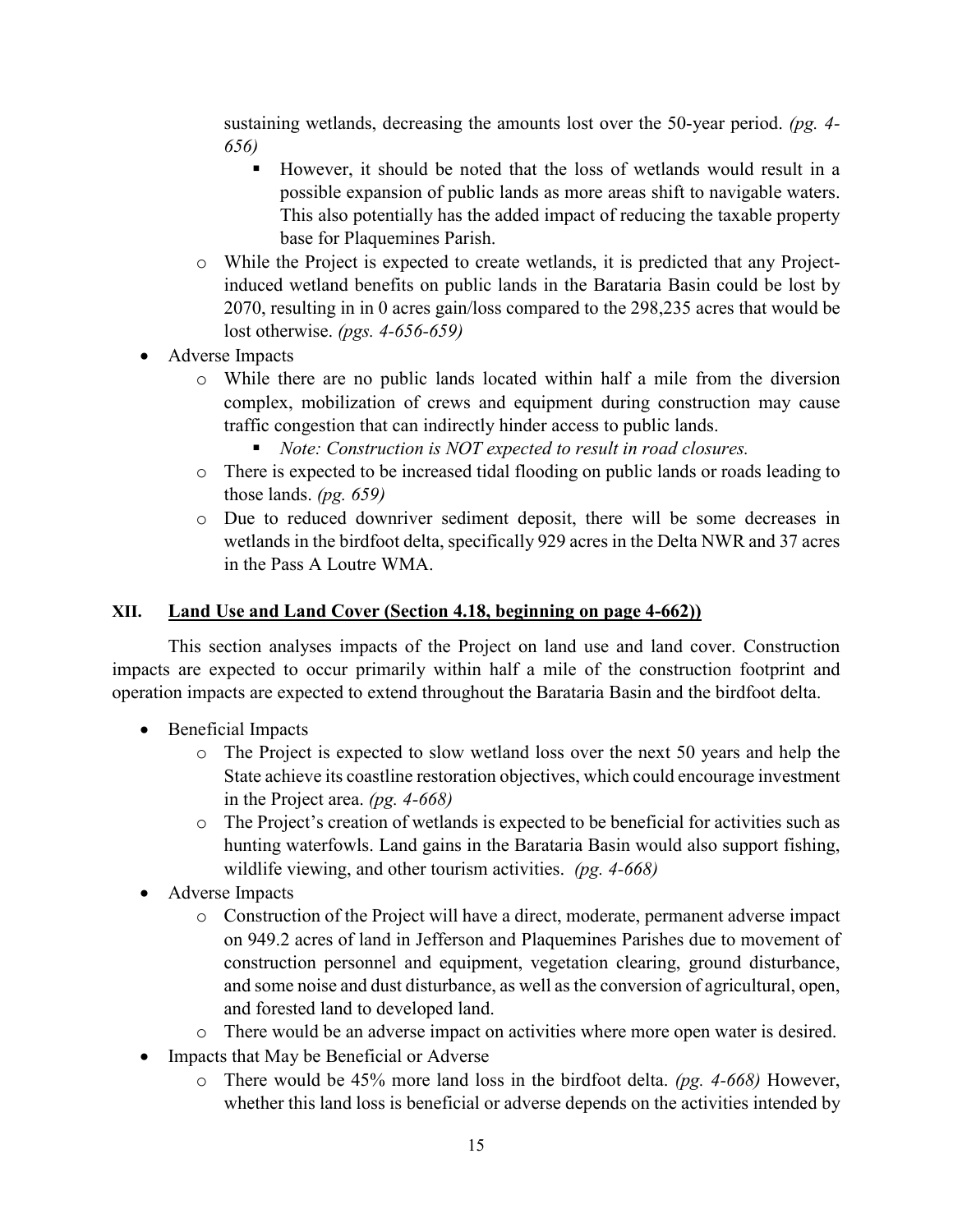the user. *(pg. 669)* Regardless, there will be some displacement of activities such a fishing, recreation, and tourism from the basin to the delta, or vice versa.

## **XIII. Public Health and Safety (Section 4.20, beginning on page 4-680)**

The Section addresses issues of public health that could *hypothetically* occur due to construction and operation.

- Beneficial Impacts
	- o The Project would result in increases in elevation within the delta and reduce storm surge elevation, limiting the height of waves in areas north of the immediate outfall area.
	- o There would be minor, permanent beneficial impacts on decreasing levee overtopping north of the immediate outfall area.
- Adverse Impacts
	- o Risks associated with construction activities may create potential dangers.
		- Inadvertent contaminant releases could affect public health and safety, depending on the nature of the release. Large releases that make it into the water could impact water quality.
		- Unsecured large equipment may pose dangers during storms if not secured properly.
	- o Communities in the Project Area outside of the federal levee system would experience land and waterbed changes as sediment flowing into the basin settles. These communities would be susceptible to adverse, long-term, minor to major indirect public health and safety impacts, as rising water levels due to diversion operations cause an increased risk to the public health and safety of communities outside of the federal levee system.
	- o The Project would result in an increase in surge elevation gulfward of the immediate outfall area. Wave heights are expected to decrease as distance from the diversion increase.
	- o There would be minor, permanent, adverse impacts on increase levee overtopping south of the immediate outfall area.

# **XIV. Hazardous, Toxic, and Radioactive Waste Assessment (Section 4.23, beginning on page 4-786)**

This Section addresses the risk of possible contaminants resulting from Project construction and operation. This section of the DEIS limits its analysis to the area within half a mile of the construction footprint and areas where spills could impact souls, surface water, and groundwater during operation. Impacts on airborne contaminants are addressed in Section 4.7 Air Quality of the DEIS.

- Beneficial Impacts
	- o None Available
- Adverse Impacts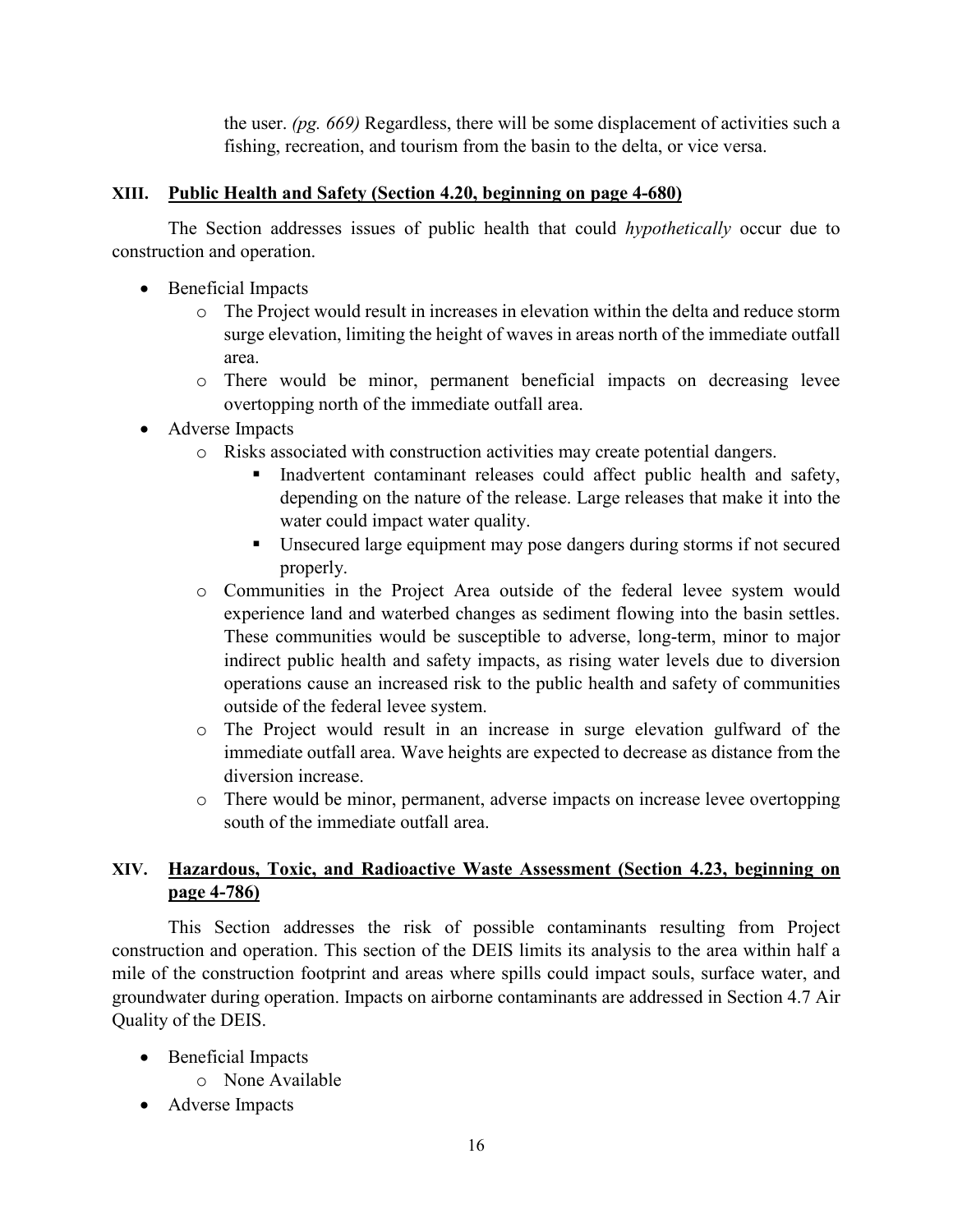- o Construction of the Project may result in temporary, minor to moderate, adverse impacts due to potential unexpected discovery of an exposure to contaminated sites. That being said, there are no indications of an adverse environmental condition at the side.
	- There may be minor to major, permanent, adverse impacts over time, regardless, as there may be future commercial or residential developments on the site.
- o There could be short to long-term minor to major adverse impacts from the transport and use of potentially harmful chemicals and fuels needed for equipment maintenance and operation. However, CPRA would be required to report largequantity spills and develop a contingency plan.

#### **Conclusion**

There are several major impacts the Mid-Barataria Sediment Diversion will have on coastal Louisiana's environment and its communities.

First, it will decrease land loss in the Barataria Basin, but increase land loss in the birdfoot delta. Compared to the No Action Alternative, which would lead to continued land loss in the Barataria Basin and birdfoot delta, the MBSD will create and sustain approximately 17,300 acres of wetland in Barataria Basin by 2050, which will decrease to 13,400 acres of land—12,700 acres of which are wetlands—by 2070 as a result of sea-level rise and subsidence, thus reducing the wetland loss by 17.4 percent. That being said, there are a number of uncertainties, such as sea-level rise, subsidence, and plant growth that affect how much land will actually be created. Furthermore, the birdfoot delta is expected to lose 3,000 acres of land as a result of the project.

Second, it will significantly impact commercial fisheries. The influx of freshwater from the Mississippi River will adversely impact brown shrimp and oyster abundance as well as some finfish, while white shrimp, blue crab, and other finfish fisheries will benefit. However, it is important to note that commercial shrimp fisheries and the commercial oyster industry are predicted to experience adverse impacts and abundance decreases due to reduced marsh habitat and salinity shifts, even without the MBSD.

Third, it will have major, adverse impacts on the Barataria Bay Estuarine System (BBES) bottlenose dolphins and their habitat. The decrease in salinity levels in the BBES caused by operation of the Project would adversely affect their health, survival, and reproduction. While the dolphin population is expected to experience gradually increasing adverse impacts under the No Action Alternative, influx of freshwater from the diversion will likely lead to a substantial reduction in population.

Lastly, it is currently unknown how nutrients from the river will affect the basin. The Mississippi River is overloaded with nutrients, like nitrogen and phosphorous, that can cause harmful algal blooms. Furthermore, there are concerns that excess nutrients from the river may